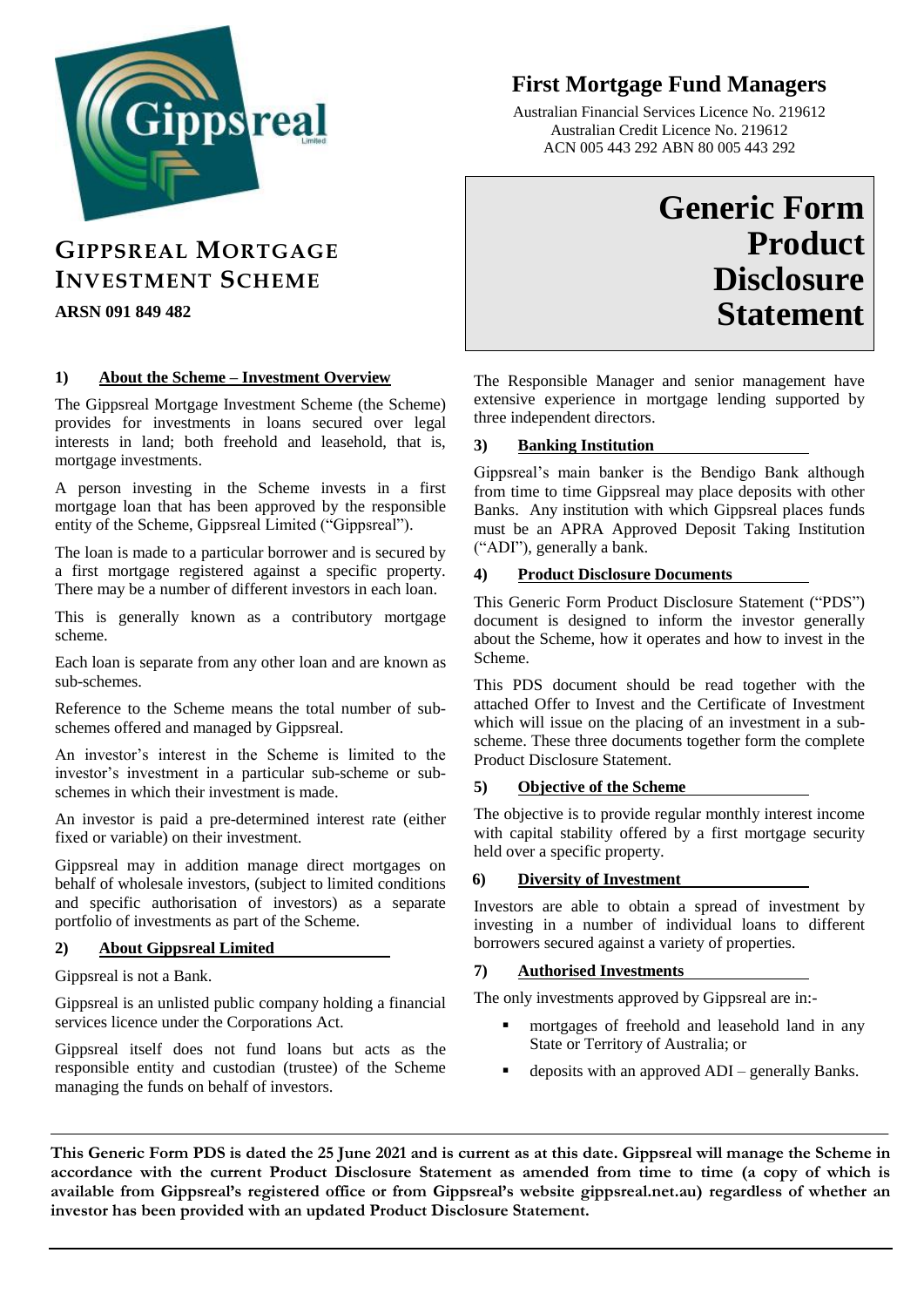#### **8) Australian Securities and Investment ("ASIC") Benchmarks**

Gippsreal's regulatory authority, ASIC has developed a number of benchmarks for unlisted mortgage schemes designed to help retail investors understand the risks, assess the rewards being offered and decide whether the investments are suitable for them. Gippsreal is obliged to address the benchmarks in its disclosure documents on an "if not, why not" basis. The table below sets out generally the benchmarks and how they are addressed.

| <b>Benchmark</b>                                                                                                                                                                                                                                                                                                                                                                                                                                                                                                                                      | Statement                 | Explanation                                                                                                                                                                                                                                                                                                                                     |
|-------------------------------------------------------------------------------------------------------------------------------------------------------------------------------------------------------------------------------------------------------------------------------------------------------------------------------------------------------------------------------------------------------------------------------------------------------------------------------------------------------------------------------------------------------|---------------------------|-------------------------------------------------------------------------------------------------------------------------------------------------------------------------------------------------------------------------------------------------------------------------------------------------------------------------------------------------|
| <b>Benchmark 1: Liquidity</b><br>For a pooled mortgage scheme, the responsible entity has cash<br>flow estimates for the scheme that:<br>(a) demonstrate the scheme's capacity to meet its expenses,<br>liabilities and other cash flow needs for the next 12 months;<br>(b) are updated at least every three months and reflect any<br>material changes; and<br>(c) are approved by the directors of the responsible entity at<br>least every three months.                                                                                          | This benchmark is<br>met. | As Gippsreal is a contributory<br>mortgage scheme not a pooled scheme<br>this benchmark does not apply, but<br>nevertheless Gippsreal does comply<br>with this requirement as part of its<br>financial management practice.                                                                                                                     |
| <b>Benchmark 2: Scheme borrowing</b><br>The responsible entity does not have current borrowings and does<br>not intend to borrow on behalf of the scheme.                                                                                                                                                                                                                                                                                                                                                                                             | This benchmark is<br>met. | Gippsreal has no external borrowings.                                                                                                                                                                                                                                                                                                           |
| Benchmark 3: Loan portfolio and diversification<br>For a pooled mortgage scheme:<br>(a) the scheme holds a portfolio of assets diversified by size,<br>borrower, class of borrower activity and geographic region;<br>(b) the scheme has no single asset in the scheme portfolio that<br>exceeds 5% of the total scheme assets;<br>(c) the scheme has no single borrower who exceeds 5% of the<br>scheme assets; and<br>(d) all loans made by the scheme are secured by first mortgages<br>over real property (including registered leasehold title). | This benchmark is<br>met. | As Gippsreal is a contributory<br>mortgage scheme not a pooled scheme<br>this benchmark does not apply.                                                                                                                                                                                                                                         |
| <b>Benchmark 4: Related party transactions</b><br>The responsible entity does not lend to related parties of the<br>responsible entity or to the scheme's investment manager.                                                                                                                                                                                                                                                                                                                                                                         | This benchmark is<br>met. | Gippsreal as a general policy does not<br>lend or invest scheme funds with<br>related parties. Accordingly this<br>benchmark does not apply to<br>Gippsreal. If this policy was to change,<br>Gippsreal would address this<br>benchmark and satisfy the requirement<br>by specific disclosure to the investors<br>in the particular sub-scheme. |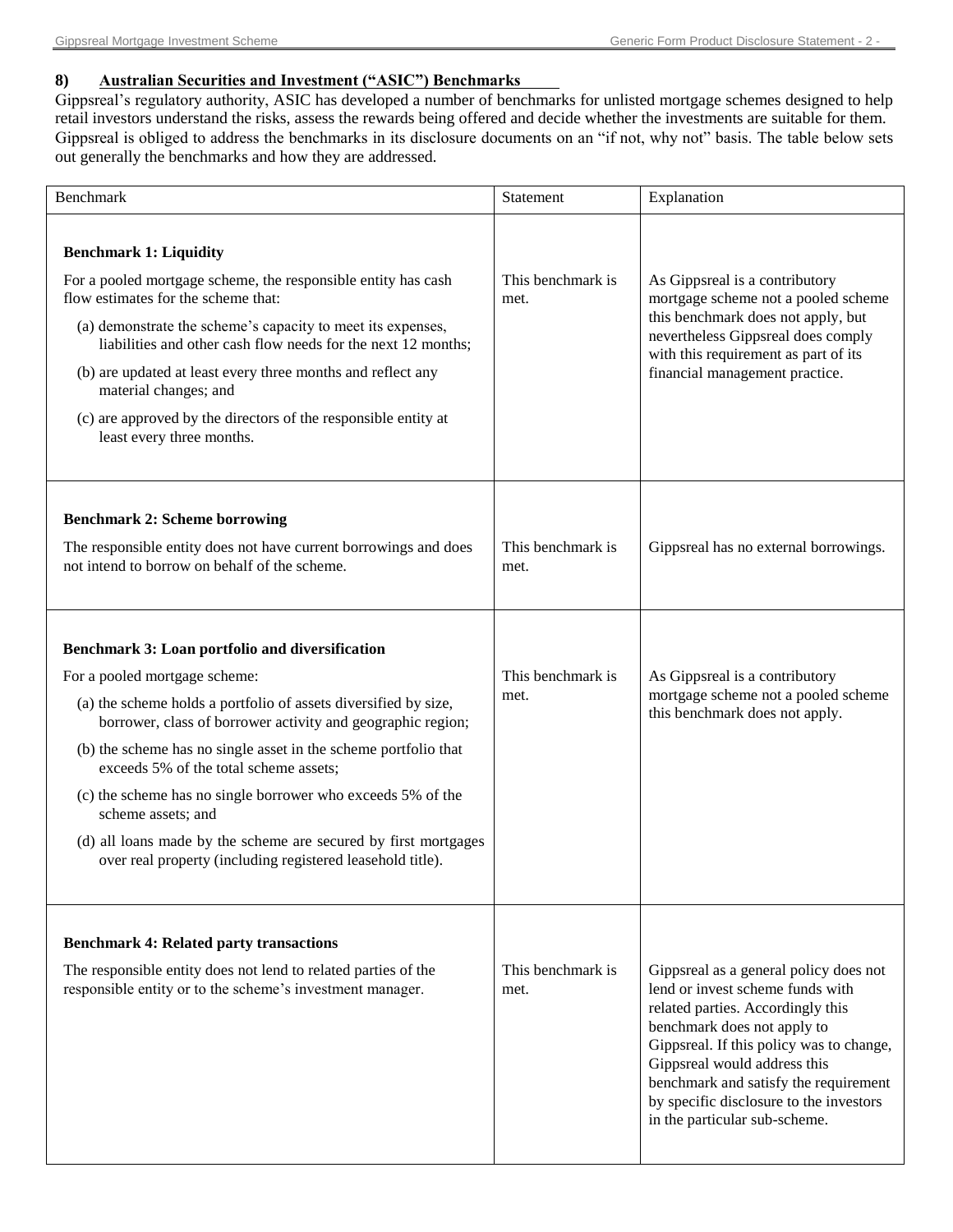| <b>Benchmark 5: Valuation policy</b>                                                                                                                                                                        |                           |                                                                                                                                  |
|-------------------------------------------------------------------------------------------------------------------------------------------------------------------------------------------------------------|---------------------------|----------------------------------------------------------------------------------------------------------------------------------|
| In relation to valuations for the scheme's mortgage assets and<br>their security property, the board of the responsible entity<br>requires:                                                                 | This benchmark is<br>met. | Gippsreal's policy requires valuations<br>to be no more than 3 months old at the<br>date of the initial loan advance and         |
| (a) a valuer to be a member of an appropriate professional body<br>in the jurisdiction in which the relevant property is located;                                                                           |                           | must be updated every 42 months.                                                                                                 |
| (b) a valuer to be independent;                                                                                                                                                                             |                           | Gippsreal undertakes regular reviews<br>of existing valuations to determine                                                      |
| (c) procedures to be followed for dealing with any conflict of<br>interest;                                                                                                                                 |                           | whether there is a likelihood that there<br>is a decrease in the value of the                                                    |
| (d) the rotation and diversity of valuers;                                                                                                                                                                  |                           | property which might necessitate an<br>updated valuation.                                                                        |
| (e) in relation to security property for a loan, an independent<br>valuation to be obtained:                                                                                                                |                           | Gippsreal may in some circumstances                                                                                              |
| (i) before the issue of a loan and on renewal:                                                                                                                                                              |                           | accept a current Municipal Capital                                                                                               |
| (A) for development property, on both an 'as is' and 'as<br>if complete' basis; and                                                                                                                         |                           | Improved Value for a security property<br>provided the loan to value ratio does<br>not exceed 50%. Save for this                 |
| (B) for all other property, on an 'as is' basis; and                                                                                                                                                        |                           | qualification, the benchmark is met.                                                                                             |
| (ii) within two months after the directors form a view that<br>there is a likelihood that a decrease in the value of<br>security property may have caused a material breach of a<br>loan covenant.          |                           | Further details of Gippsreal's valuation<br>policy are set out in Gippsreal's<br>Compliance Plan.                                |
| <b>Benchmark 6: Lending principles -</b><br><b>Loan-to-valuation ratios</b>                                                                                                                                 |                           |                                                                                                                                  |
| If the scheme directly holds mortgage assets:                                                                                                                                                               | This benchmark is         | Gippsreal does hold mortgage assets.                                                                                             |
| (a) where the loan relates to property development - funds are<br>provided to the borrower in stages based on independent<br>evidence of the progress of the development;                                   | met.                      | Gippsreal's general policy is not to<br>advance beyond 66.66% of the 'as is'                                                     |
| (b) where the loan relates to property development - the scheme<br>does not lend more than 70% on the basis of the latest 'as if<br>complete' valuation of property over which security is<br>provided; and |                           | value of the security property on all<br>properties.                                                                             |
| (c) in all other cases - the scheme does not lend more than 80%<br>on the basis of the latest market valuation of property over<br>which security is provided.                                              |                           | This is lower than the ASIC<br>benchmarks.                                                                                       |
|                                                                                                                                                                                                             |                           |                                                                                                                                  |
| <b>Benchmark 7: Distribution practices</b>                                                                                                                                                                  |                           |                                                                                                                                  |
| The responsible entity will not pay current distributions from<br>scheme borrowings.                                                                                                                        | This benchmark is<br>met. | As per Benchmark 2 Gippsreal has no<br>external borrowings, and will not pay<br>current distributions from scheme<br>borrowings. |
|                                                                                                                                                                                                             |                           |                                                                                                                                  |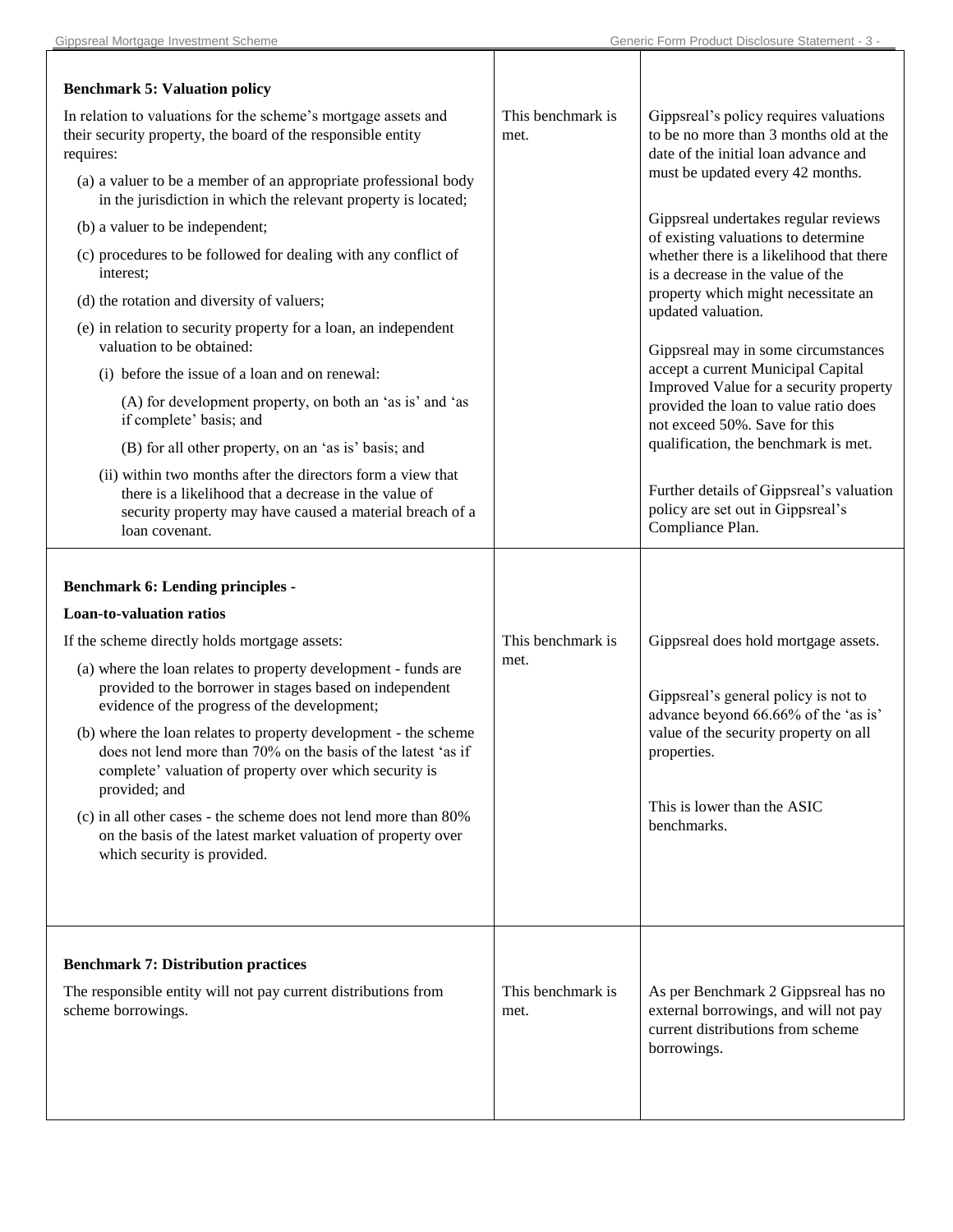| <b>Benchmark 8: Withdrawal arrangements</b>                                                                                                                                                                            |                 |                                                                                                                                                          |
|------------------------------------------------------------------------------------------------------------------------------------------------------------------------------------------------------------------------|-----------------|----------------------------------------------------------------------------------------------------------------------------------------------------------|
| <b>Liquid schemes</b>                                                                                                                                                                                                  |                 |                                                                                                                                                          |
| For liquid schemes:                                                                                                                                                                                                    | Not applicable  | Gippsreal investments are for a fixed                                                                                                                    |
| (a) the maximum period allowed for in the constitution for the<br>payment of withdrawal requests is 90 days or less;                                                                                                   |                 | term and accordingly Gippsreal is not a<br>liquid scheme.                                                                                                |
| (b) the responsible entity will pay withdrawal requests within<br>the period allowed for in the constitution; and                                                                                                      |                 |                                                                                                                                                          |
| (c) the responsible entity only permits members to withdraw at<br>any time on request if at least 80% (by value) of the scheme<br>property is:                                                                         |                 |                                                                                                                                                          |
| (i) money in an account or on deposit with a bank and is<br>available for withdrawal immediately, or otherwise on<br>expiry of a fixed term not exceeding 90 days, during the<br>normal business hours of the bank; or |                 |                                                                                                                                                          |
| (ii) assets that the responsible entity can reasonably expect to<br>realise for market value within 10 business days.                                                                                                  |                 |                                                                                                                                                          |
| Non-liquid schemes                                                                                                                                                                                                     |                 |                                                                                                                                                          |
| For non-liquid schemes, the responsible entity intends to make<br>withdrawal offers to investors at least quarterly.                                                                                                   | Not applicable. | Gippsreal have disclosed that investors<br>have no ability to withdraw from the<br>scheme until their investment term has<br>expired $-$ see section 15. |

#### **9) Returns to Investors**

The interest rate payable to investors may be fixed or variable.

In the case of a variable rate, Gippsreal may increase or decrease the rate of interest on giving notice to investors.

Interest rates may be varied at the absolute discretion of Gippsreal and are not tied to any particular formula or index. If interest rates are varied they are usually adjusted at a particular interest date.

The interest rate offered for investments will vary from time to time due to changes in market interest rates, general economic conditions and specific market demand.

Interest rates are generally in the range of 3 - 5% above the cash rate.

Based on the returns payable to investors in the immediately proceeding three years the indicative rates of interest payable to investors are between 4.25% and 6%. The actual rate of interest payable is set out in the Certificate of Investment issued once the funds are allocated to a particular sub-scheme.

The interest rate payable under the Scheme is only paid whilst it is in a sub-scheme. When investor funds are first received and until it is placed in sub-scheme, or alternatively when it is repaid by the borrowers and awaiting reinvestment, interest is paid at the bank "at call" deposit rate on Gippsreal's bank account usually monthly.

The bank account might be an at call deposit facility, term deposit and/or cash management account.

Gippsreal may charge a management fee on these funds pending investment which shall not exceed 1.5%.

Once the funds are placed in a sub-scheme, as the loan is a loan to a particular borrower secured against a particular property provided the borrower meets their obligations under the loan then the interest will be paid at the designated rate set out in the Certificate of Investment as varied.

Obviously if the borrower defaults in paying their interest, interest may not be paid on the due date and Gippsreal would take action to recover the unpaid interest payments. Pending recovery there may be a delay in payment of interest.

If Gippsreal were unable to recover all overdue interest payments in full interest would not be paid at the designated rate and the recovered interest would be apportioned between the investors in the sub-scheme prorata to their investment sum in the sub-scheme.

Generally in the event of default, Gippsreal have a right to charge interest at a higher rate which if recovered would be apportioned between Gippsreal and the investor as determined by Gippsreal in its absolute discretion taking into account the delay, time, effort, resources, funding etc. made available by Gippsreal in pursuing the default.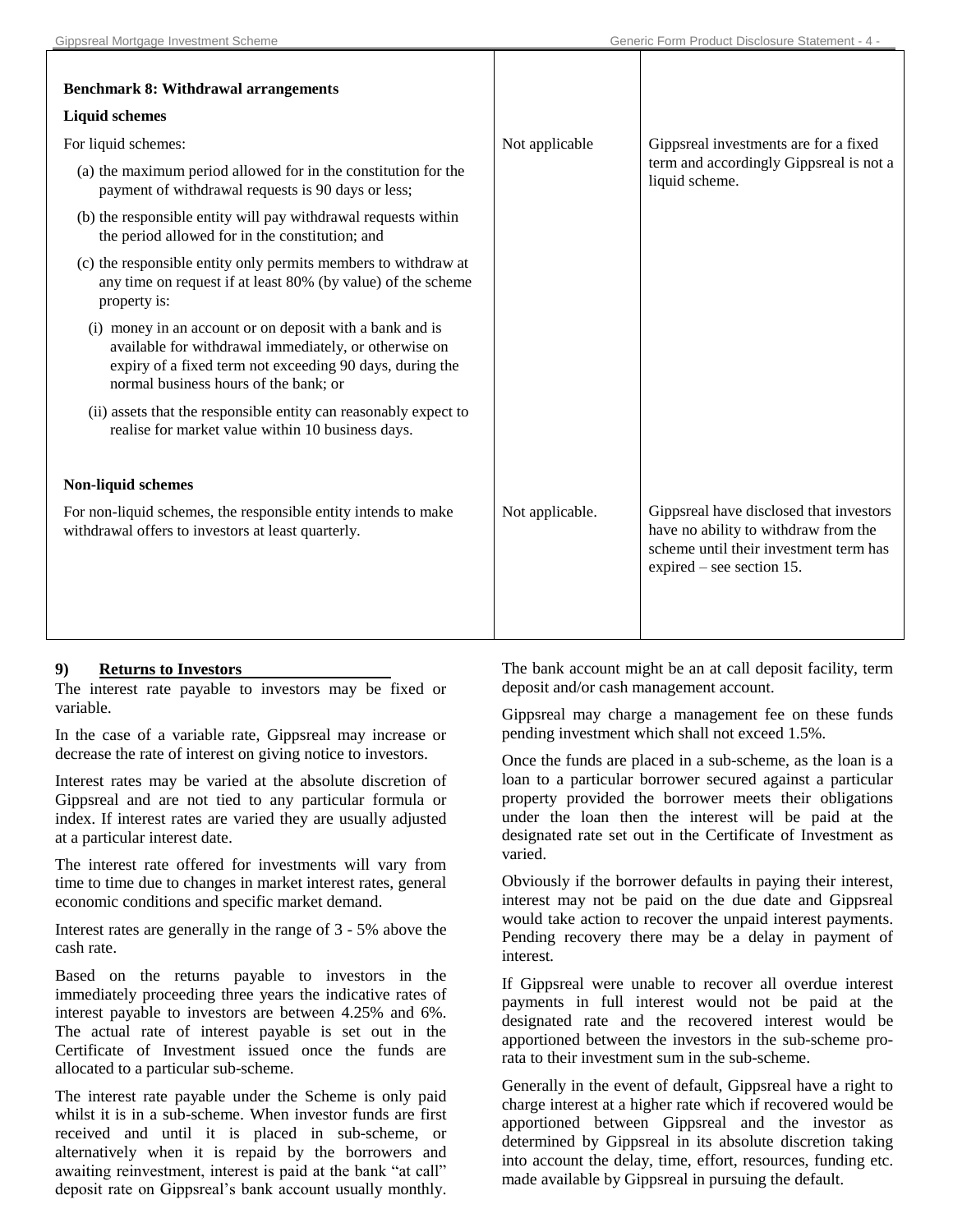#### **10) Minimum Income Volatility**

By reason of the nature of the investment which provides for a pre-determined rate of interest there is minimal income volatility expected save for variations due to changes in market interest rates and the borrower not paying interest when due.

#### **11) Monthly Payment of Interest**

Interest is calculated on the daily balances invested and is usually paid monthly in arrears by electronic transfer direct to an investors nominated bank account on or before the 27th day of the month whilst invested in a sub-scheme, or at the beginning of the month whilst funds are awaiting placement or re-investment in Gippsreal's bank account (for other interest payment options, refer to "Accumulation and Reinvestment of Interest").

#### **12) How to Invest**

Investing in the Scheme is only available via the Offer to Invest attached to this PDS.

The minimum investment sum is \$5,000.00

The completed Offer to Invest together with the payment method (a cheque or EFT)for the amount of the investment should be returned by post, email (info@gippsreal.net.au) or delivered to Gippsreal's office.

Due to external regulatory requirements Gippsreal like other financial institutions are obligated to undertake identification checks to comply with the *Anti-Money Laundering and Counter-Terrorism Financing Act 2006* (Cth) details of which are set out in the Offer to Invest.

#### **13) Certificate of Investment**

Gippsreal will forward a Certificate of Investment to investors after placement of the investment sum(s) in a subscheme(s) providing specific information about a particular mortgage investment(s) in which the investor's funds are invested.

The Certificate of Investment confirms:-

- 1. the investment sum being advanced;
- 2. the interest rate payable and the dates of payment;
- 3. the investment commencement date, the investment term, and the investment maturity date;
- 4. the loan advance or to be advanced, the borrower details, the loan purpose, and the exit strategy;
- 5. the investment security property details and the valuation information;
- 6. the loan to valuation ratio (LVR); and
- 7. the insurance particulars for the security property (if applicable).

Investors may request a copy of Gippsreal's external due diligence documents including a full copy of the valuation report.

#### **14) 14 Day Cooling Off Period**

Investors have a fourteen day cooling off period to withdraw from the particular sub-scheme effective from the date of the Certificate of Investment. Investors do not become legally bound to that sub-scheme until the expiration of the 14 day cooling off period.

Investors may at any time up until the expiration of the fourteen day cooling off period give notice that they do not wish to proceed with the particular sub-scheme investment. In that instance the funds will as soon as reasonably possible be placed back in the interest bearing account pending placement into an alternative sub-scheme pursuant to the authority to invest.

#### **15) Term of Investment**

The term of investment in the Scheme is as set out in the Certificate of Investment and/or the Offer to Invest, and generally coincides with the term of the sub-scheme or the agreed investment term, whichever is the later.

Gippsreal is not a Bank and does not offer "at call" facilities.

A Gippsreal investment is a fixed term investment.

To appropriately manage its business Gippsreal relies on having its investors' funds for the investment term as authorised to meet commitments it makes to borrowers and satisfy varying maturity dates for other investors. Accordingly whilst loans might be repaid from time to time during the term of the investment because borrowers' loans have become due or Gippsreal have required early repayment, Gippsreal still rely upon the investors' commitment to invest for the fixed term to enable it to appropriately manage the investment portfolio.

Unless otherwise advised by the investor Gippsreal is able to treat investors' authority to invest as set out in the Offer to Invest as a continuing one.

The investors' authority to invest will continue to have full force and effect at the expiration of the term of the investment or upon part or full repayment of a loan during the term of the investment.

On expiration of the term of the investment the redemption of the investors' investment may be delayed until the borrower repays the loan, refinances the loan or sells the security property. Interest is charged to the time of repayment of the loan.

If at the expiration of the investment term the particular mortgage loan is in default there may be a delay in redeeming the investment whilst Gippsreal takes action to recover the outstanding principal, interest and costs. The length of the delay will depend on the then current real estate market conditions and general economic conditions which will determine how and when the security property can be realised.

#### **16) Rollovers**

On maturity of a sub-scheme investors may have the opportunity to either redeem the investment or to continue the investment under renewal terms at maturity.

If a particular sub-scheme matures or any part or the whole of the principal sum is repaid, Gippsreal may elect to reinvest the investors' funds in alternative mortgage loans in accordance with the investors' general authority to invest for the fixed investment term set out in the Offer to Invest.

Investors do not have a right to withdraw their funds from the Scheme until the expiration of the investment term.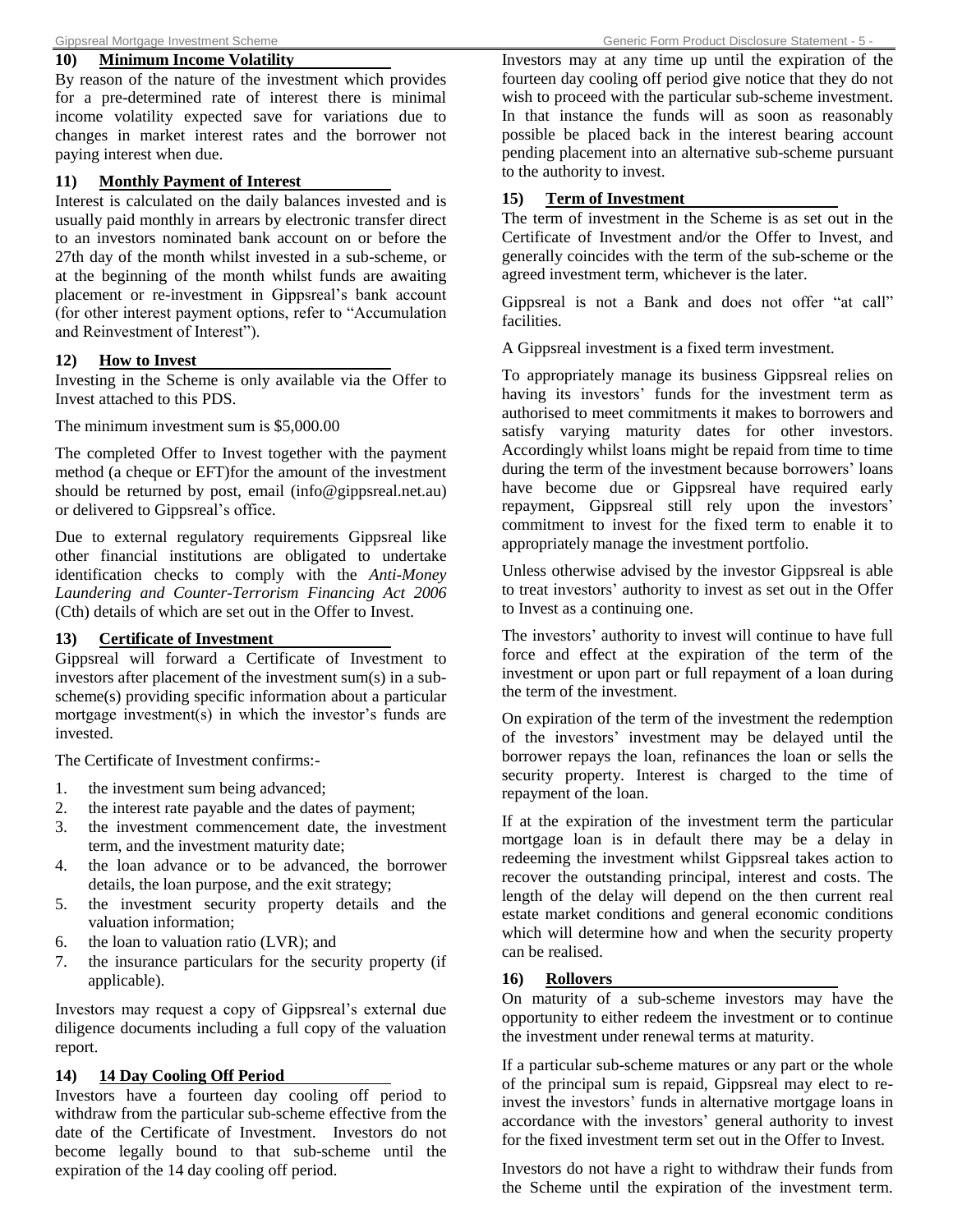Investors will be provided with a new Certificate of Investment detailing the new investment.

The 14 day cooling off period applies to that new subscheme but only so far as electing to remain as an investor in that loan and does not entitle investors to withdraw from the Scheme until the expiration of their investment term.

In the event of a borrower wishing to continue with a loan beyond the maturity date, subject to Gippsreal carrying out its investigation as to valuation (where necessary) and loan renewal investors are deemed to have authorised the continuing investment unless they nominate they do not wish their investment to extend beyond the current investment term. Investors will be provided with a new Certificate of Investment detailing the new term of the investment, interest rate to be paid and any other relevant changes to the investment and will have the benefit of the 14 day cooling off period.

#### **17) Withdrawal from the Scheme**

There is generally no right of early withdrawal prior to maturity of the investors' investment term or the particular sub-scheme, whichever is the later.

Should investors wish to withdraw their investment early they can submit a written request to Gippsreal. Subject to the terms of the Constitution consideration will be given to that request but approval will be at the absolute discretion of Gippsreal.

#### **18) Accumulation and Reinvestment of Interest**

Investors may elect to accumulate and reinvest the interest earned by ticking the appropriate investment option box in the Offer to Invest.

Pending reinvestment the cumulative investment will be held in the Gippsreal "at call" interest bearing bank account.

Gippsreal will account to the investors for all interest earned on that cumulative investment at monthly intervals at the then current "at call" interest bearing bank account rate payable to Gippsreal by its principal Bank.

When the cumulative investment accrues to the minimum \$1,000.00 sum and subject to the availability of a suitable investment, it will be invested in a new sub-scheme and a new Certificate of Investment will be issued.

Investors may cancel the cumulative investment authority on giving 14 days notice to Gippsreal and Gippsreal will pay to the investors within 14 days of the expiration of the notice the amount of the cumulative investment.

#### **19) Additional Investments**

Investors may elect to make additional investments by completing Section 1 and 6in the Offer to Invest. In doing so there will be no need to complete the entire Offer to Invest when making additional investments, unless investor details have changed. A Certificate of Investment will issue for the additional investment.

#### **20) Gippsreal's Place in the Commercial Lending Market**

Gippsreal is a second tier lender lending to persons who might not otherwise qualify for loans from major banking sources for various reasons, namely:

- their employment status; often they are selfemployed, small businesses or special purpose vehicles;
- $\blacksquare$  the nature of the security property; it may not be an income generating property or involve some form of business related activity; and/or
- **the inability of the borrower to demonstrate** serviceability and/or repay the loan from other sources in accordance with rigid traditional banking credit requirements.

Gippsreal specifically address these issues in a number of ways for example, lending at lower loan to value ratios, requiring capitalised prepaid interest for the term of the loan, and investigating the borrowers proposal to repay the loan i.e. by way of refinance or sale of the property.

#### **21) Loan Application and Assessment**

Each application by a borrower for a loan is made in an appropriate form providing full details as required by Gippsreal.

Gippsreal has a policy of outsourcing most of its loan applications through independent third party mortgage brokers engaged by the borrowers.

This has the benefit of avoiding any conflicts of interest in acting for both the lender and borrower and enables Gippsreal to act diligently in pursuing defaulting borrowers without any compromise of the investors' interest.

The documentation of loan and loan approvals generally involves borrowers' guarantors' and covenantors' acknowledgements and execution of security documents including, but not limited to, a Loan Facility Deed, a Mortgage, Statutory Declarations, and General Security Charges as well as a requirement for independent certified legal advice. In all cases a registered first mortgage is obtained (save for direct mortgage investments).

Gippsreal carries out its own enquiries by way of investigation of the loan applicant and the security property which where relevant and necessary may include:

- credit checks of the borrowers and guarantors;
- Google searches;
- ASIC searches;
- Bankruptcy searches;
- **Property title, rate & planning searches;**
- Inspection of the property;
- Adequate insurance cover for the property as recommended by the valuer

To establish the borrower's creditworthiness Gippsreal may require among other things:

- details of personal assets and liabilities;
- details of income and expenses;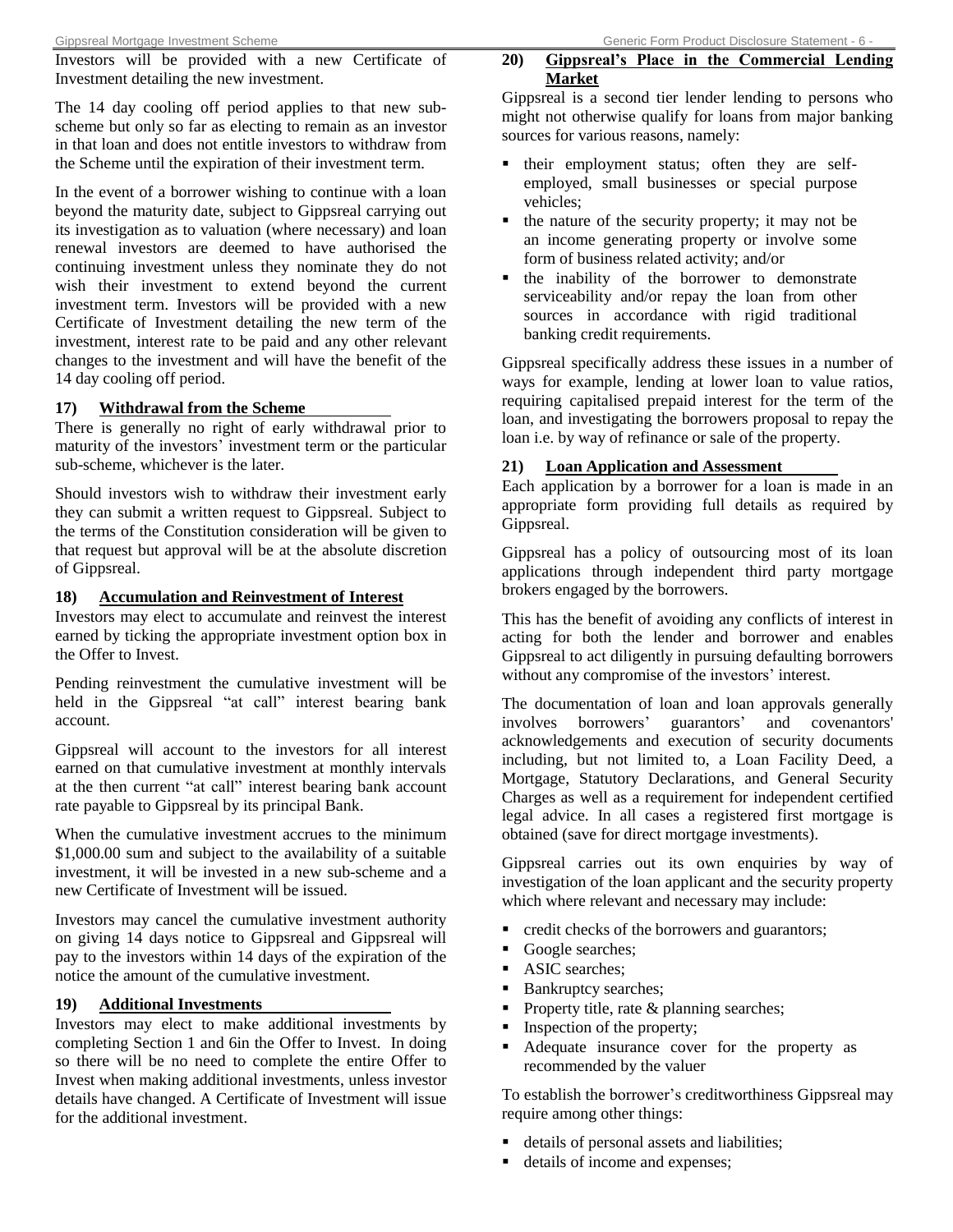- cashflow projections;
- copies of recent tax returns, financial statements, business activity statements, rental statements, pay slips, loan statements, ATO portals and/or lease agreements;
- details of the intended use of the loan advance;
- accountants letter;
- evidence of the borrowers capacity to service the loan, which may involve pre-payment of interest

However as Gippsreal is a security based lender the value of the security property, as determined by an independent valuation, is one of the most critical loan assessment criterion.

Each loan is assessed in accordance with Gippsreal's policy on loan security and its acceptable loan to valuation ratio.

The loan will only proceed to settlement if all of Gippsreal's requirements are met to enable it to obtain appropriate registration of the mortgage in accordance with its lending criteria.

### **22) Property and Mortgage Insurance**

In view of the relatively low loan to valuation ratio borrowers are not required to take out mortgage insurance.

Borrowers are required to provide confirmation of property insurance cover to the valuer's recommended minimum value for all improvements on the security property and maintain those insurances. Gippsreal requires confirmation that the property insurances are maintained throughout the loan term.

### **23) Risks of Investment**

Gippsreal does not guarantee capital repayment of the investors' investment sum or interest payments by the borrower.

There is a risk that the particular borrower in the subscheme may default in payment of interest and the repayment of the principal when it is due for repayment.

In taking action to recover interest and/or principal, Gippsreal may only have recourse to the particular security property which is the subject of the loan and monies payable on other loans are not available to be applied against the defaulting loan. To that extent there is a risk that investors may lose some or all of their investment.

Certain factors such as climate, commodity prices, industry specific conditions, availability of credit, real estate market conditions, general economic conditions, changes to government policy, exchange rates, interest rates, legislative changes, documentation risk and other market factors can affect the capacity of the borrower to pay and Gippsreal to effectively realise the value of the underlying security in the event of a forced sale in a timely manner. These factors are generally beyond the control of Gippsreal.

Notwithstanding the Gippsreal valuation policy there is a risk that the valuer may not value the security property accurately or properly.

That risk would normally only become evident if the

borrower defaulted and the security property could not be sold for a price sufficient to repay all principal, interest and costs of default.

To mitigate this risk Gippsreal requires its panel valuers to:

- 1. provide confirmation of membership with the Australian Property Institute ('API');
- 2. be independent of Gippsreal, the vendor and the borrower;
- 3. confirm they have adequate professional indemnity insurance cover;
- 4. declare they have no conflicts of interest; and
- 5. value security properties in accordance with API guidelines.

In view of Gippsreal's maximum 66.66% loan to valuation policy there is also generally a considerable margin for error.

# **24) Minimisation of Risk and Investor Protection**

Gippsreal adopts management policies, procedures and strategies which are designed to minimise risk of loss of capital or interest to investors. These may include:-

- 1. loan investigation and appraisal of borrower applications;
- 2 mortgage security based investments advanced against specific property;
- 3. independent valuation inquiries;
- 4. prudent loan to valuation ratios maximum 66.66%;
- 5. property insurance protection over buildings and improvements of the security property;
- 6. fidelity and professional indemnity insurance;
- 7. constitution protecting investors' rights;
- 8. compliance monitoring in accordance with the registered compliance plan and in particular a risk management system;
- 9. independent (bi-annual) financial and (annual) compliance audits;
- 10. hands on daily management by responsible managers and experienced staff utilising the latest computer technology;
- 11. experienced legal service providers;
- 12. investigating borrower exit strategies;
- 13. pre-payment of interest.

### **25) Defaults Policy**

If borrowers default in paying their principal and/or interest on the due dates Gippsreal has stringent default management procedures in place to have the default rectified and/or take action to call up the mortgage and if necessary to sell the security property to mitigate the risk of investors suffering a loss of principal and/or interest. Pending recovery action investors are not able to redeem their principal investment and no interest will normally be paid on their investment.

Gippsreal's policy is that where a material default occurs such that the investors' capital may be at risk, as part of its ongoing disclosure Gippsreal will inform investors of the default and what steps are being taken to rectify the default and/or recover the investors' investment.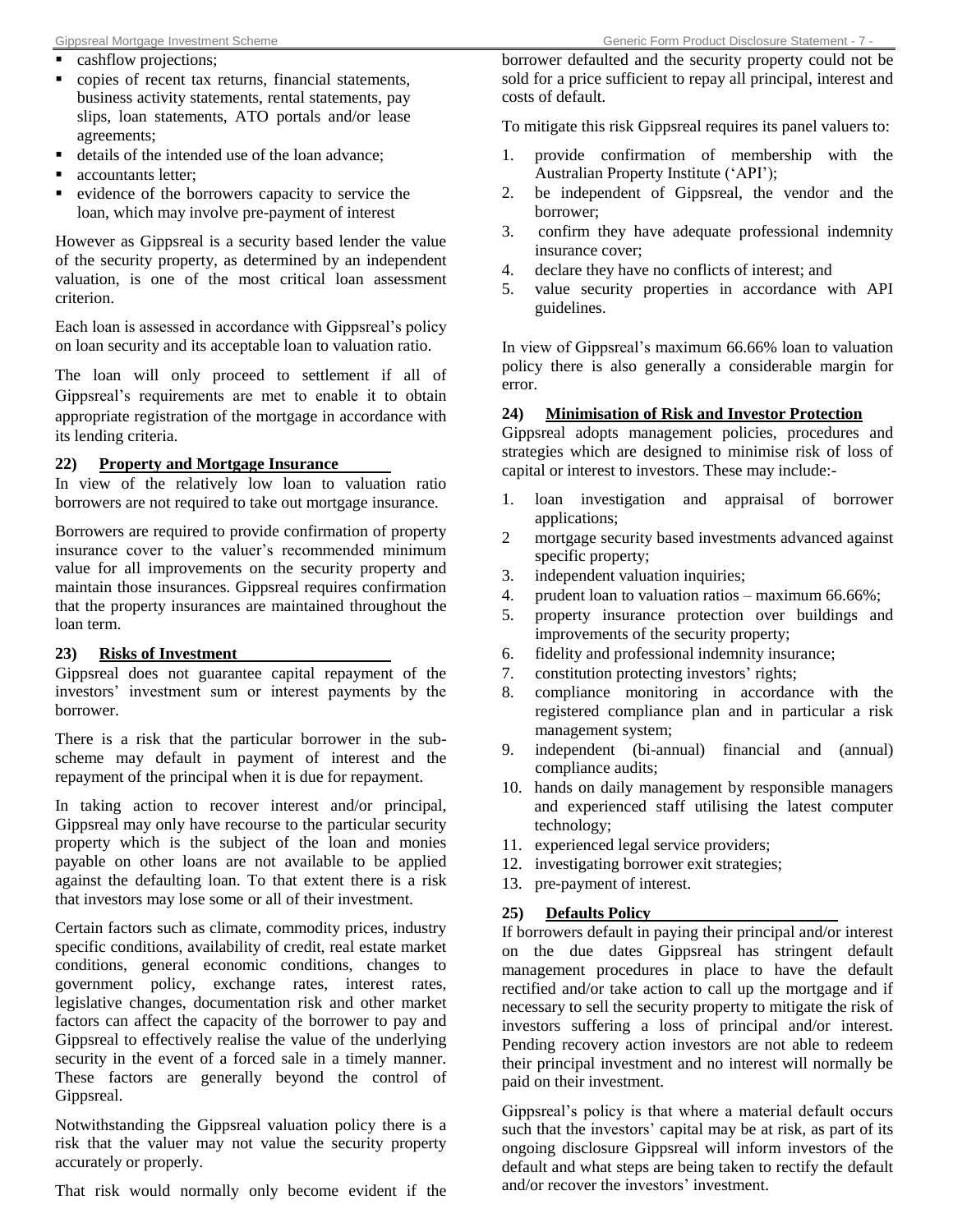In accordance with industry standards Gippsreal's policy is that where there is a default and action is taken to recover monies the proceeds of sale of the security property, after selling costs and statutory charges, are distributed in the following order of priority:

- 1. Borrower default fees and all management costs and fees due to Gippsreal, its solicitors, service providers and other related parties;
- 2. Reimbursement of expenses and payments made by Gippsreal and its related parties;
- 3. Principal recovered paid to investors;
- 4. Interest at the rate as determined by Gippsreal in its absolute discretion (not necessarily the rate set out in the Certificate of Investment as varied from time to time) paid to investors;
- 5. The higher rate of interest recovered (if any) apportioned between Gippsreal and investors as determined by Gippsreal in its absolute discretion taking into account the delay, time, effort, resources and funding etc. made available by Gippsreal in pursuing the default on behalf of investors.

At no time are investor funds placed in defaulting loans and unless special covenants or agreements exist investors are treated equally in terms of paying out defaulting loans.

#### **26) Investors' Rights**

Together with the Corporations Act, other relevant legislation and the general law, the Constitution governs the duties and obligations of Gippsreal and the rights of the investors.

The main provisions of the Constitution are referred to in this PDS. Additional information is contained in the Constitution and the Compliance Plan.

A copy of the Constitution and the Compliance Plan is available on request.

#### **27) Regular Reporting and Disclosure**

As a disclosing entity Gippsreal is subject to regular reporting and disclosure obligations. Copies of documents lodged with ASIC in relation to the Scheme may be obtained from, or inspected at, an ASIC office or from Gippsreal.

Investors are entitled to obtain a copy of the following documents: -

- 1. The annual financial report most recently lodged with ASIC by the Scheme;
- 2. Any half-year financial report lodged with ASIC by the Scheme after the lodgement of that financial report;
- 3. Any continuous disclosure notices given by the Scheme after the lodgement of that annual report.

A copy of these documents will be made available free of charge.

The Offer to Invest provides that investors do not receive these documents unless they specifically request a copy.

An election to receive the report is provided for in the Offer to Invest.

Gippsreal will in addition by mail or via a nominated email address:-

- a. confirm the investment and any transactions on the investment;
- b. provide a monthly statement of the interest paid on all sub-scheme investments and a monthly statement of the interest paid on investment funds held in the Gippsreal "at call" interest bearing bank account;
- c. provide an annual statement at the end of the financial year confirming the annual interest received to assist the investor with their tax return and the previous year's Indirect Cost Ratio (see section 36.2);
- d. update investors on the status of the disclosure, benchmark disclosure and other ongoing disclosure;
- e. advise investors of any material change to the Scheme's performance against the disclosure benchmarks and the disclosure principal information;
- f. any other key information about the Scheme.

# **28) Taxation and Financial Advice**

Gippsreal does not provide taxation and/or financial advice in relation to the investment. Before making a decision to invest in the Scheme, investors will need to consider with or without assistance of independent taxation and financial advice the taxation consequences of this investment and whether this investment is appropriate in light of their particular needs, objectives and financial circumstances.

#### **29) Auditors**

The financial auditor is Burke Bond Partners Audit Pty Ltd of 147 Salmon Street, Hastings. The compliance auditor is LD Audit Pty Ltd of Level 6, 250 Collins Street, Melbourne.

#### **30) Notification of Use of Product Disclosure Statement to ASIC**

The PDS is not required to be lodged with ASIC, however Gippsreal have notified ASIC that the PDS is in use.

#### **31) Complaints Procedure**

If you are happy or unhappy please tell us – we will always respond to you as soon as possible. Complaints should be directed to the Managing Director at Gippsreal's office as set out at the foot of this PDS document.

Gippsreal's complaints procedure is set out in the Compliance Plan and Constitution and a brochure is available from Gippsreal.

Gippsreal is a member of the Australian Financial Complaints Authority ('AFCA') an independent body established to hear unresolved complaints. AFCA can be contacted on: Phone: 1800 931 678, Email: [info@afca.org.au](mailto:info@afca.org.au), Post: GPO Box 3, Melbourne Victoria 3001.

#### **32) Labour Standards - Environmental, Social and Ethical Considerations**

In assessing loan applications by prospective borrowers Gippsreal does not generally take account of labour standards or environmental, social or ethical considerations.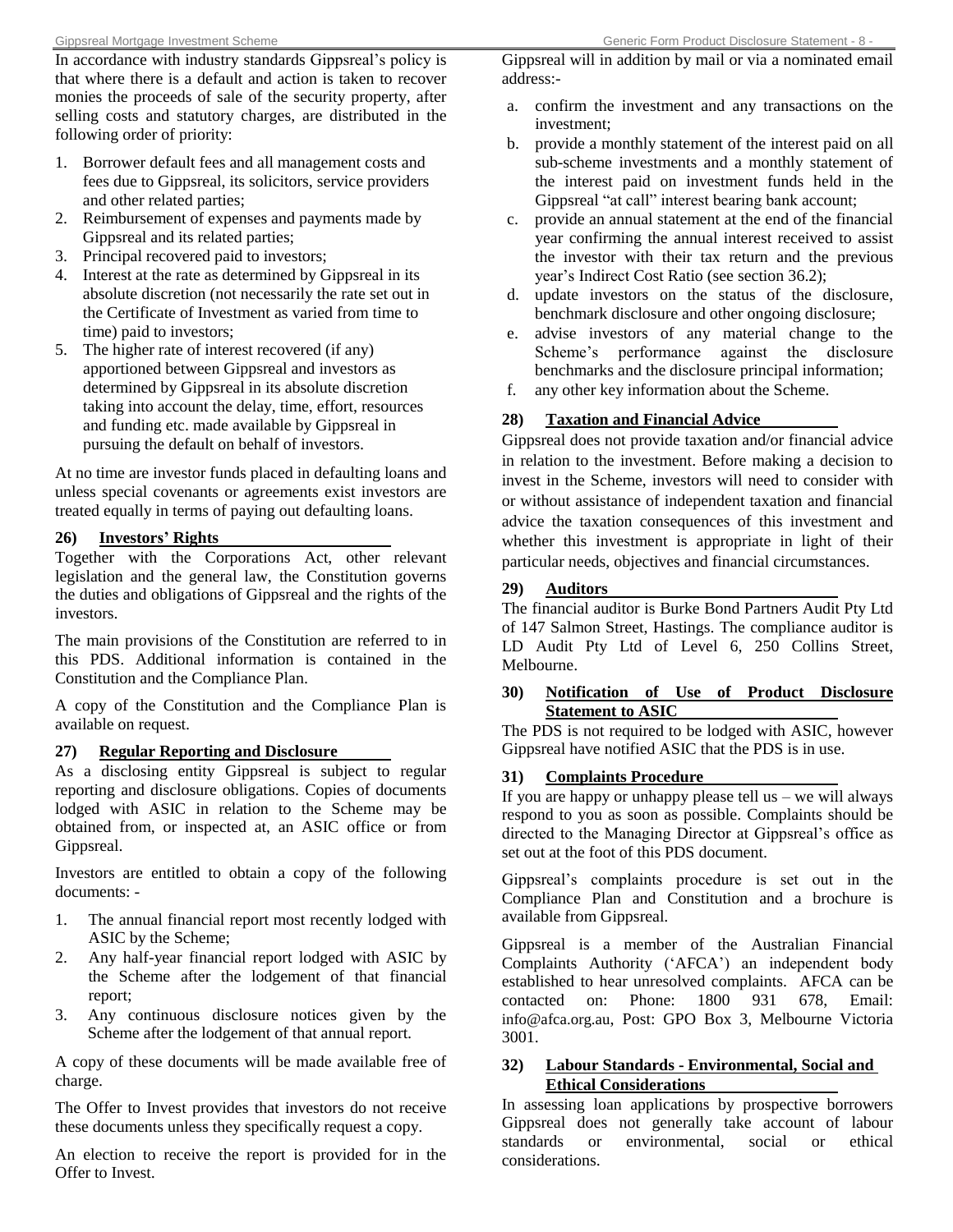Gippsreal has no pre-determined view about what it regards to be an appropriate standard and how those considerations should be taken into account save that they are relevant to the extent that they financially affect the quality of the underlying security property and the saleability of that property in the event of default e.g. a contaminated site.

Each loan application is considered on a case by case basis.

#### **33) Privacy Policy**

The information provided by investors in the Offer to Invest is retained by Gippsreal for the setting up and ongoing maintenance of the investment. Gippsreal has a privacy policy which sets out what type of information can be collected and used and disclosure of that person's information. A copy of Gippsreal's Privacy Statement is available on request

#### **34) Anti-Money Laundering and Counter Terrorism Financing Legislation**

As a result of the above legislation which came into affect on 12 December 2007 Gippsreal is obliged to collect certain identification information and report certain transactions to AUSTRAC, the Government body set up to administer the legislation. Full details of the requirements are available from Gippsreal if required.

#### **35) Director's Consent**

The directors of Gippsreal Limited as the Responsible Entity are Justin Anthony Caporale, Trevor John Rickard, Colin Andrew McKenzie-McHarg and Geoffrey Desmond Dean.

The issue of this Disclosure document has been approved by the directors whose names appear above.

#### **36) Fees and Other Costs**

Despite no fees being charged to you the investor Gippsreal is obliged to disclose its fees in the attached format overleaf.

**SIGNED**

*Justin Anthony Caporale* **Managing Director**

#### **GIPPSREAL MORTGAGE INVESTMENT SCHEME**

**Generic Form Product Disclosure Statement 25 June 2021**

 Gippsreal Limited 39-41 McCartin Street, LEONGATHA VIC 3953 Phone (03) 5662 2529 • Email: info@gippsreal.net.au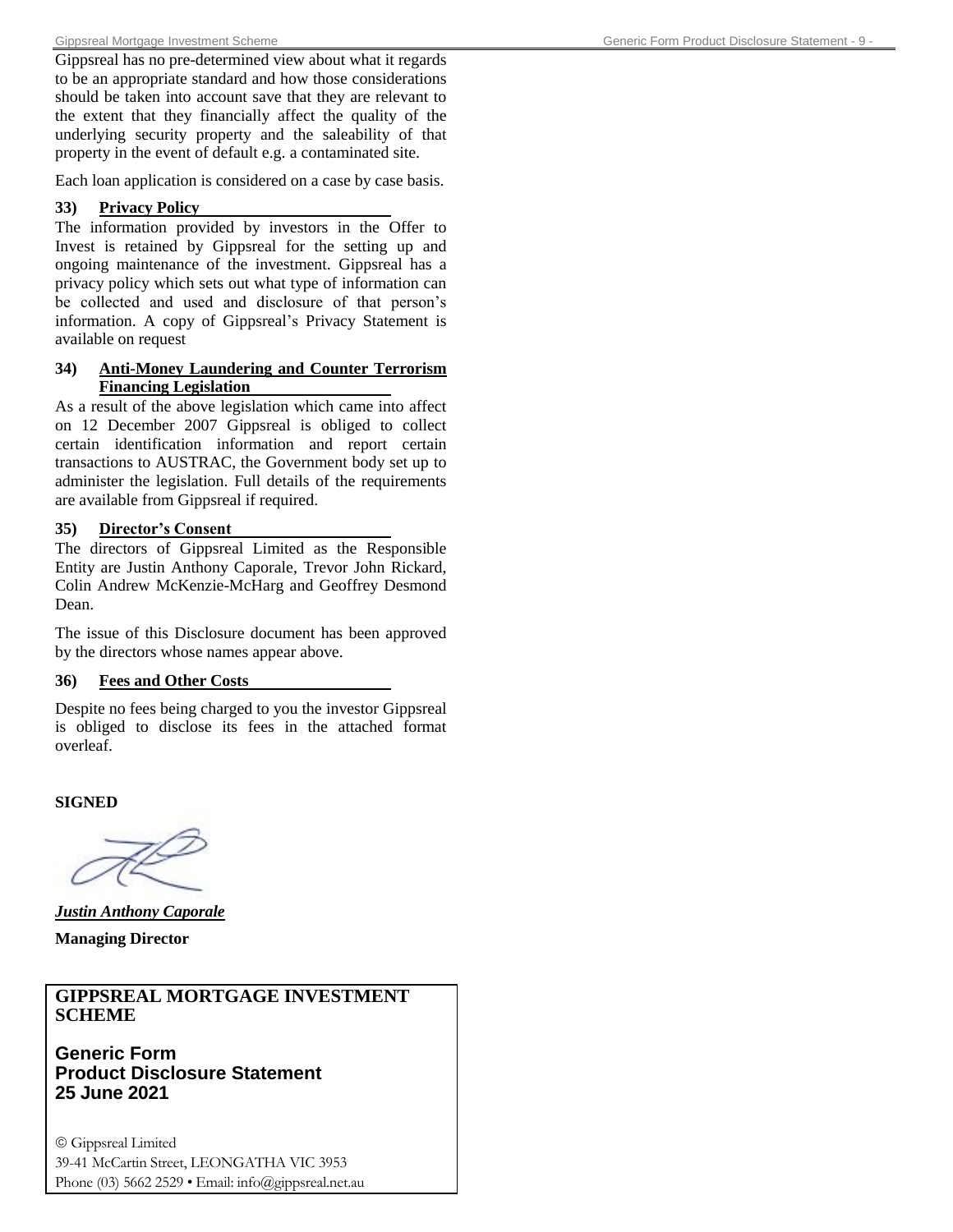# **36) FEES AND OTHER COSTS**

The tables, example and warning set out below are mandatory prescribed templates provided by the Corporations Act which Gippsreal is obliged to include in the PDS.

They are intended to show the fees and costs that may be deducted from your money, from the investment or from the fund assets as a whole.

As all costs, expenses and fees in the Gippsreal Scheme are generally paid by the borrower, to that extent they may not be directly relevant to your investment.

#### **CONSUMER ADVISORY WARNING**

#### **DID YOU KNOW?**

**Small differences in both investment performance and fees and costs can have a substantial impact on your long term returns.** 

**For example, total annual fees and costs of 2% of your investment balance rather than 1% could reduce your final return by up to 20% over a 30 year period (for example, reduce it from \$100 000 to \$80 000).** 

**You should consider whether features such as superior investment performance or the provision of better member services justify higher fees and costs.** 

**You may be able to negotiate to pay lower contribution fees and management costs where applicable. Ask the fund or your financial adviser.** 

#### **TO FIND OUT MORE**

If you would like to find out more, or see the impact of the fees based on your own circumstances, the **Australian Securities and Investments Commission (ASIC)** MoneySmart website ( www.moneysmart.gov.au ) has a managed funds fee calculator to help you check out different fee options.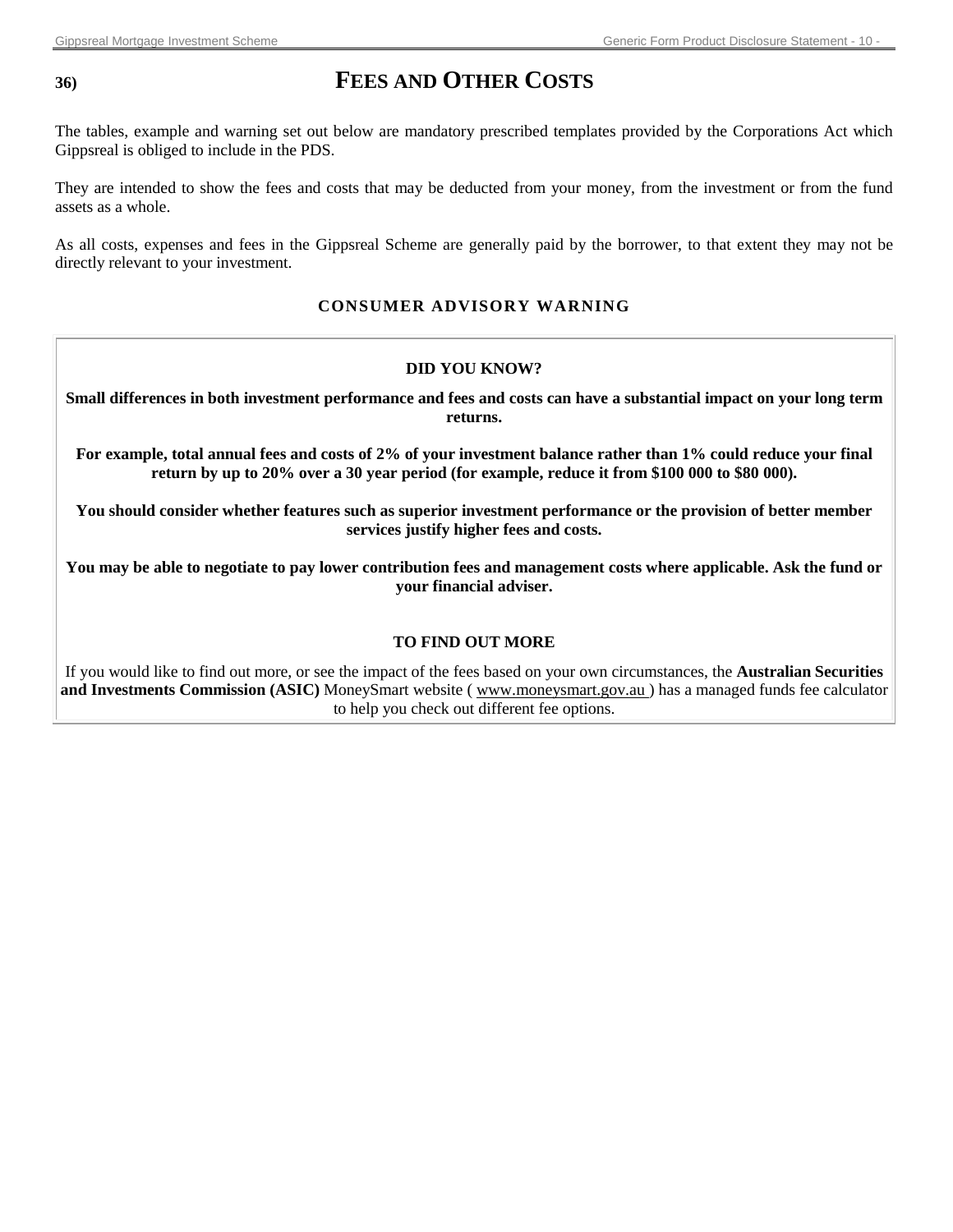This section shows fees and other costs that you may be charged. These fees and costs may be deducted from your money, from the returns on your investment or from the Scheme assets as a whole.

Taxes are set out in another part of this document.

You should read all the information about fees and costs because it is important to understand their impact on your investment.

| <b>TYPE OF FEE OR COST</b>                                                                                  | <b>AMOUNT</b>    | <b>HOW AND WHEN PAID</b>                            |
|-------------------------------------------------------------------------------------------------------------|------------------|-----------------------------------------------------|
| <b>Ongoing annual fees and costs</b>                                                                        |                  |                                                     |
| Management fees and costs                                                                                   | 1.89%            | Management fees $\&$ costs are paid by the borrower |
| The fees and costs for managing your investment                                                             | (Indirect Costs) | - see Additional Explanation of Fees and Costs      |
| Performance fees                                                                                            |                  |                                                     |
| Amounts deducted from your investment in relation to the<br>performance of the product                      | <b>Nil</b>       | Not applicable                                      |
| <b>Transaction</b> costs                                                                                    |                  |                                                     |
| The costs associated by the Scheme when buying or<br>selling assets                                         | Nil              | Not applicable                                      |
| Member activity related fees and costs (fees for services or when your money moves in or out of the Scheme) |                  |                                                     |
| Establishment fee                                                                                           | N <sub>il</sub>  | Not applicable                                      |
| The fee to open your investment                                                                             |                  |                                                     |
| Contribution fee                                                                                            | Nil              | Not applicable                                      |
| The fee on each amount contributed to your investment                                                       |                  |                                                     |
| Buy-sell spread                                                                                             | N <sub>i</sub>   |                                                     |
| An amount deducted from your investment representing<br>costs incurred in transactions by the Scheme        |                  | Not applicable                                      |
| Withdrawal fee                                                                                              |                  |                                                     |
| The fee on each amount you take out of your investment                                                      | Nil              | Not applicable                                      |
| Exit fee                                                                                                    |                  |                                                     |
| The fee to close your investment                                                                            | Nil              | Not applicable                                      |
| Switching fee                                                                                               | <b>Nil</b>       | Not applicable                                      |
| The fee for changing investment options                                                                     |                  |                                                     |

#### **EXAMPLE OF ANNUAL FEES AND COSTS FOR MANAGED INVESTMENT PRODUCTS**

This table gives an example of how the fees and costs for this product can affect your investment over a 1 year period. You should use this table to compare this product with other managed investment products.

#### **See overleaf for Additional Explanation of Fees and Costs**

| <b>EXAMPLE</b> – First Mortgage Investment             |                        | <b>BALANCE OF \$50,000 WITH A CONTRIBUTION OF \$5,000</b><br><b>DURING YEAR</b>                                                                                                                                                       |
|--------------------------------------------------------|------------------------|---------------------------------------------------------------------------------------------------------------------------------------------------------------------------------------------------------------------------------------|
| Contribution fees                                      | Nil.                   | For every \$50,000 you put in, you will be charged \$0.00                                                                                                                                                                             |
| <b>PLUS</b> Management fees and costs                  | 1.89%                  | And for every \$50,000 you have in the Scheme the borrower will be                                                                                                                                                                    |
| (represented by the Indirect Cost<br><b>Ratio</b> )    | (Paid by the Borrower) | charged \$945.00 each year                                                                                                                                                                                                            |
| <b>PLUS</b> Performance fees                           | Nil                    | And, you will be charged \$0.00 in performance fees each year                                                                                                                                                                         |
| <b>PLUS</b> Transaction costs                          | Nil                    | And, you will be charged \$0.00 in transaction costs                                                                                                                                                                                  |
| <b>EQUALS</b> Cost of the First<br>Mortgage Investment |                        | If you had an investment of \$50,000 at the beginning of the year and<br>you put in an additional \$5,000 during that year, you would be<br>charged no fees but the borrower will pay a margin of between:<br>\$945.00 and \$1,039.50 |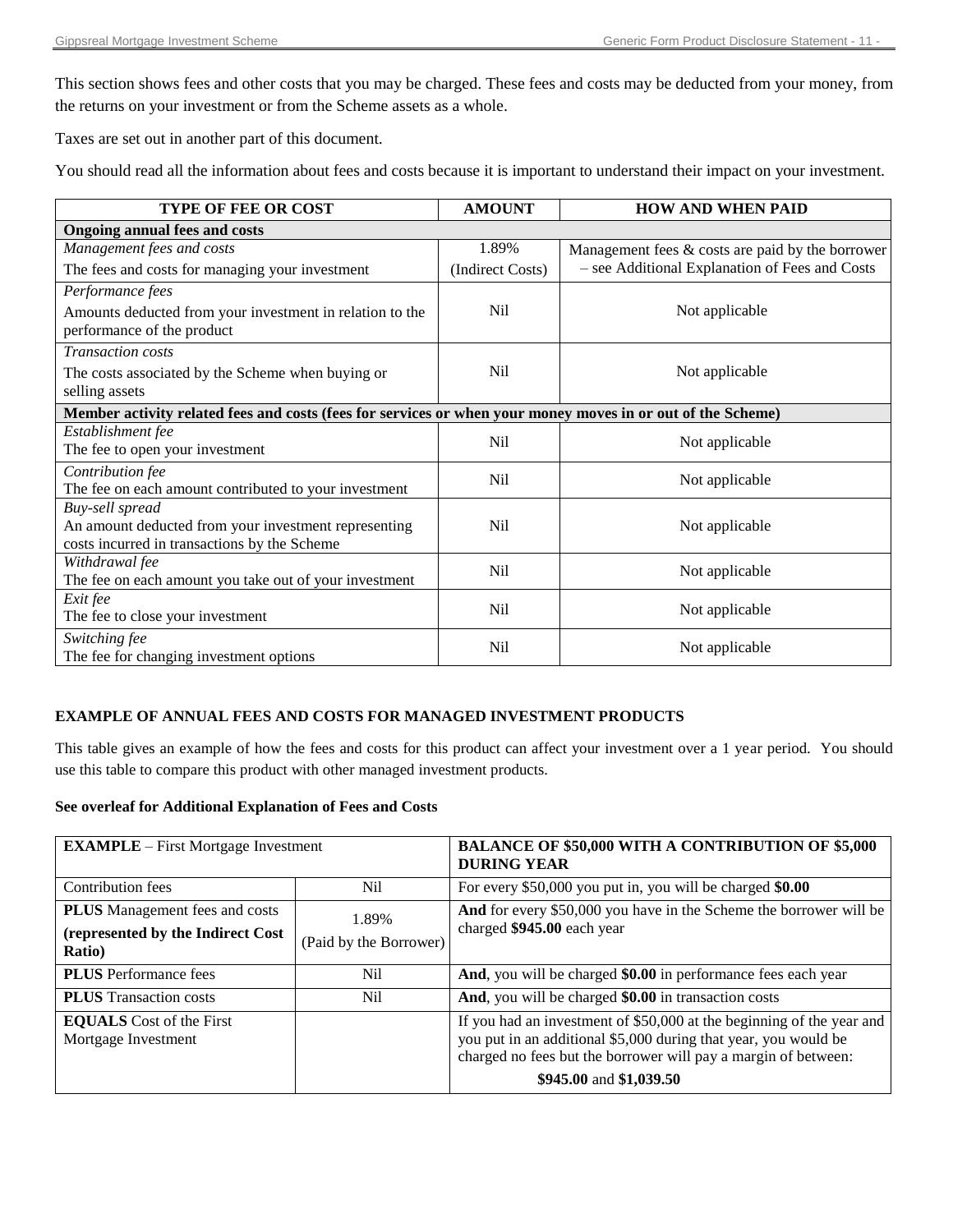# **36) ADDITIONAL EXPLANATION OF FEES AND COSTS**

#### **36.1) Management Costs**

There are no upfront, entry, ongoing or exit fees payable by investors.

All management and administrative fees of the Scheme are paid by the borrower by way of fees or a margin payable over and above the interest rate paid to you the investor. None of the management fees are payable by you the investor.

The size of the interest rate margin will vary depending on the nature of the security property; the type of loan; the monitoring required to oversee the loan; the loan to value ratio etc. Gippsreal may pay trailing commissions, procuration fees and referral fees to third parties and service providers.

There are no additional fees, costs, expenses, charges payable by you the investor for the Scheme's administration and/or investment costs.

On no account shall any of these fees be deducted from your investment capital and are paid directly by the borrower out of the loan advance and/or out of the interest margin payable to Gippsreal.

You will be paid without deduction the interest rate set out in the Certificate of Investment provided the borrower is not in default under the loan.

### **36.2) Indirect Costs Ratio (ICR)**

The ICR is the ratio of the Scheme's management costs that are not deducted directly from investor funds, to the Scheme's total average net assets. In effect the Scheme's management costs are the difference between the interest paid by borrowers and the interest paid to investors.

The anticipated ICR for the year commencing the  $1<sup>st</sup>$  of July 2020 based on the management costs and the fund's total assets as at the  $30<sup>th</sup>$  of June 2020 is 1.89%.

The ICR is subject to change from time to time and investors will be notified annually in writing of the new anticipated ICR at the beginning of each financial year (see section 27).

It will also be published on Gippsreal's website. Any changes to the ICR are not materially adverse to your investment.

#### **36.3) Borrower Default Fees**

In the event of the borrower defaulting in payment of principal and/or interest or any other obligations under the loan, Gippsreal, its related parties and/or service providers may charge borrowers default management fees, early discharge fees, liquidated damages, legal fees and disbursements and all internal administrative and management fees ("the default fees") consequent upon the default to cover the expenses and administrative costs of enforcement and if required realization of the security property.

The default fees will be retained by Gippsreal, its related parties and/or its service providers and will be a first charge on any monies recovered by Gippsreal from the borrower in exercising its rights under the mortgage.

#### **36.4) Borrower's Funds**

As a result of specific risk management requirements imposed on borrowers pursuant to the mortgage which might give rise to timing differences in payment of monies due by borrowers pursuant to the terms of the mortgage and payment of interest to investors in accordance with the Certificate of Investment, funds are held by Gippsreal in permitted investments pending payment to investors or return to borrowers. The interest earnt on these funds is an entitlement of Gippsreal and Gippsreal are not obliged to account to the investors or the borrowers for any interest earnt on those funds.

#### **36.5) Authorised Representatives and Referral Parties**

Payments may be made to authorised representatives and other referring parties by way of referral fees representing up to 1% of the loan amount and trail commissions of up to 2% p.a. These fees are payable by Gippsreal out of its management fees and/or the loan advance and are not deducted from your funds or interest payable to you.

#### **36.6) Service Providers**

Gippsreal engages service providers such as valuers, auditors, quantity surveyors, related party and independent lawyers, financial service and custodial managers who are paid monies on arms length reasonable terms pursuant to outsourcing agreements with Gippsreal.

Gippsreal and/or its service providers may charge fees to the borrower for the establishment of the loan, legal fees, higher rates of interest, discharge fees, facility holding fees, consent fees, extension fees, inspection fees, disbursements for valuations and consultant's reports, administration costs, and management fees payable as a margin over and above the interest rate payable to investors. Again on no account are any of these fees payable out of your investment capital.

The Responsible Manager and Managing Director is a shareholder of the related party outsourced financial services and custodial manager, JDC Services Pty Ltd, which is paid certain fees set out in the preceding paragraph pursuant to a financial management agreement.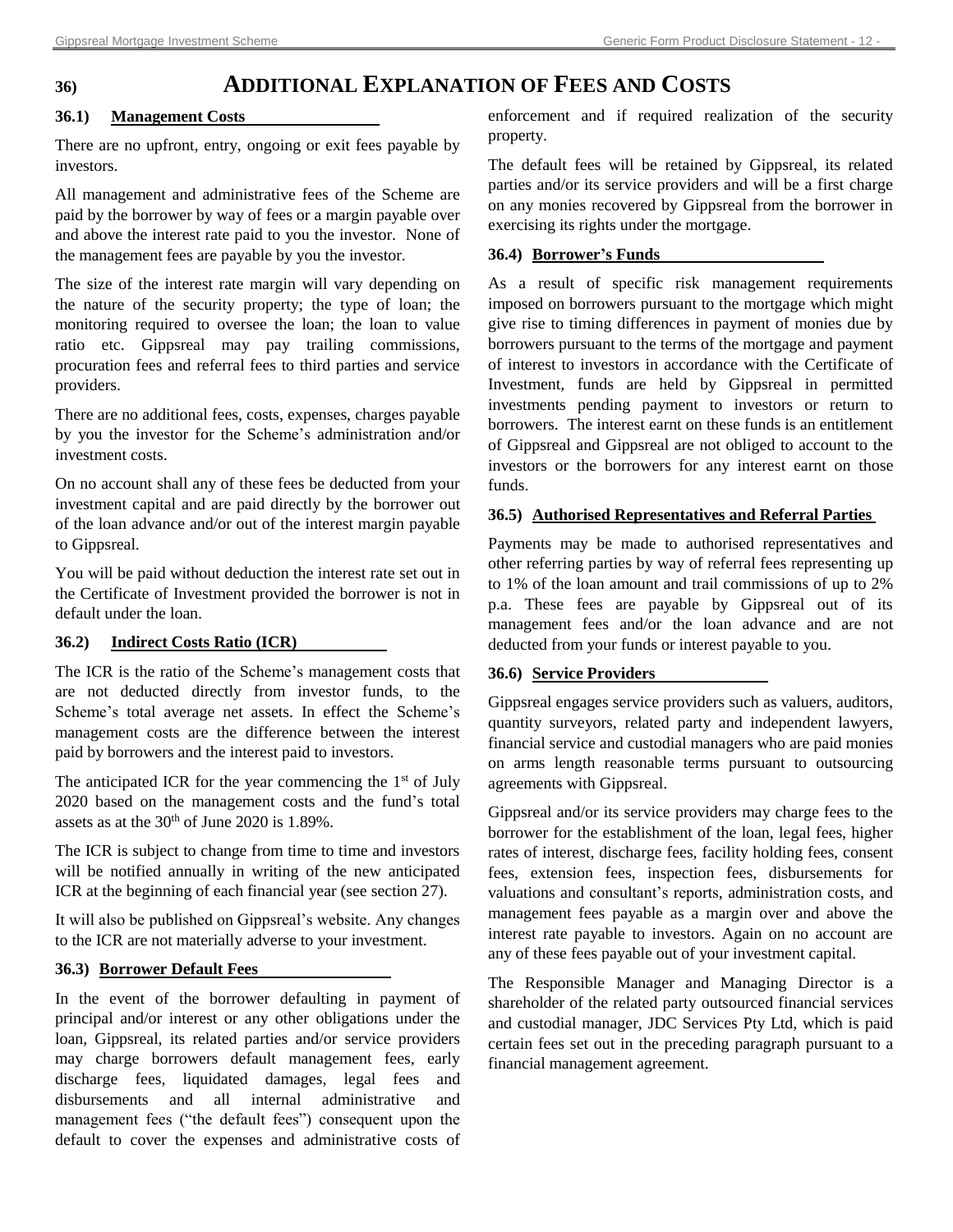

| <b>Investor Name</b>       | << Investor Details>> Matter No: << File No<>>                                                                                                                     |  |  |
|----------------------------|--------------------------------------------------------------------------------------------------------------------------------------------------------------------|--|--|
| <b>Investment Amount</b>   | \$0,000,000.00                                                                                                                                                     |  |  |
| <b>Interest Rate</b>       | x.xx% p.a. variable << fixed to xx>>                                                                                                                               |  |  |
| <b>Commencement Date</b>   | xx month 2021                                                                                                                                                      |  |  |
| <b>Payment Dates</b>       | Monthly on or before the 27 day of the month. Interest is paid or<br>reinvested as per the Offer to Invest                                                         |  |  |
| <b>Investment Term</b>     | xx months, subject to early or late repayment, from xx month 2021 to xx<br>month 20xx or investment term as set out in the Offer to Invest,<br>whichever the later |  |  |
| <b>Principal Repayment</b> | The Borrower has the optional right to repay the principal in whole or in<br>part in multiples of \$5,000.00 on any interest date                                  |  |  |

|                      | Mr/Mrs/Miss/Ms Given Name Family Name                    |
|----------------------|----------------------------------------------------------|
| Borrower(s)          | Mr/Mrs/Miss/Ms Given Name Family Name                    |
|                      | Company Name (A.C.N.) << ATF and in its own right>>      |
| Guarantor(s)         | The Directors/Shareholders/Unit Holders of the Borrowers |
| Loan Amount          | \$0,000,000.00                                           |
| Loan Purpose         | Purchase/Refinance/Equity Release/Development            |
| <b>Exit Strategy</b> | Sale of Property/Refinance/Sale of other Assets          |
|                      |                                                          |

| <b>Property Address</b>      | < <insert address="" of="" security="">&gt;</insert>                                                                                                                                                                                                                      |     |                                                                                  |
|------------------------------|---------------------------------------------------------------------------------------------------------------------------------------------------------------------------------------------------------------------------------------------------------------------------|-----|----------------------------------------------------------------------------------|
| <b>Property Description</b>  | < <insert description="" property="">&gt;</insert>                                                                                                                                                                                                                        |     |                                                                                  |
| <b>Property Type</b>         | <b>Residential/Vacant Residential</b><br>Land/Commercial/Industrial/Rural/Vacant Rural Land/Construction &<br><b>Development</b>                                                                                                                                          |     |                                                                                  |
| Proposed Use                 | Owner Occupied/Leased/To be leased/Obtain plans and permits to<br>construct X house-townhouse-townhouses-apartments/Obtain plans and<br>permits to subdivide into X lots/Construct X/Subdivide into X lots/Land<br>bank/Apply for rezoning to Residential/Farming/Grazing |     |                                                                                  |
| <b>Security Details</b>      | Registered First Mortgage over Certificate of Title, << Volume xxxxx<br>Folio(s) xxx / Reference xx/SPxxxxx / Reference xxxxx>>                                                                                                                                           |     |                                                                                  |
| Valuation                    | \$0,00.00                                                                                                                                                                                                                                                                 | By: | On: xx Month 2021<br>A copy of the valuation report can be obtained upon request |
| Loan to Value Ratio          | $XX.XX\%$                                                                                                                                                                                                                                                                 |     |                                                                                  |
| <b>Additional Security</b>   | Registered General Security Agreement from the Borrower & Company<br>Guarantors over all their assets and undertakings                                                                                                                                                    |     |                                                                                  |
| <b>Insurance Particulars</b> | Name:<br>Policy No:                                                                                                                                                                                                                                                       |     | Sum Insured:                                                                     |